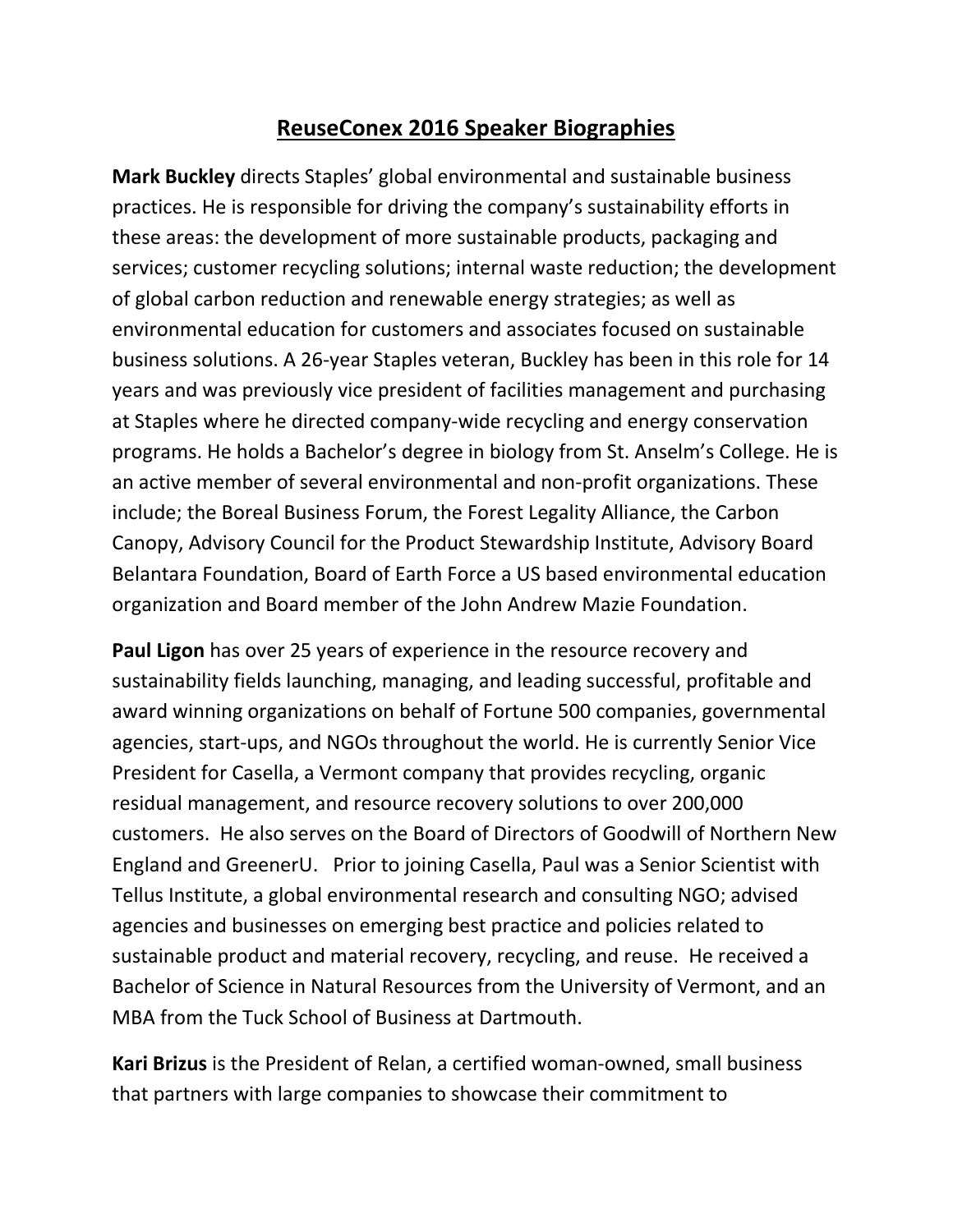sustainability by creating unique, branded products from a company's old marketing materials. These story-telling products divert existing marketing materials from the landfills and close the loop on an often overlooked waste stream. Kari is a West Point Graduate, certified personal trainer, US Army Veteran, and wholehearted social entrepreneur. Growing up as an avid athlete and educated as an environmental engineer, Kari's passion for the environment, the planet, and healthy living fuels her entrepreneurial spirit. Her mission is to provide thought leadership on sustainability initiatives surrounding healthy living, the environment and sustainability messaging. As the mother of two young children, Kari is driven to provide the education and leadership for them to become the future stewards of our planet. She is currently working on making a difference for future generation through Relan and a series of children's books.

**Ross Lohr** is the co-founder and CEO of Project Repat, a Boston-based company turning customers' memorable t-shirts into t-shirt quilts and creating fair wage jobs in the United States. Project Repat has production partners in former textile manufacturing hubs of America, including Fall River, MA and Morganton, NC. Project Repat has made more than 120,000 t-shirt quilts, preventing 2.4 million tshirts from ending up in landfills and created 50 fair wage jobs in the United States. In 2016, Project Repat was listed as #132 on Inc Magazine's 5000 fastest growing companies in the country. Ross received his BA in Economics and Psychology from Boston University, and an MBA from Brandeis University's Heller School of Social Policy and Management.

**Jennifer O'Brien** is the Executive Director at Resource Depot, a creative reuse & learning center in West Palm Beach, Florida. Her degree and experience in Art Education, coupled with her personal interest in repurposing and reviving old discarded materials through her own artwork & collage, has lead her towards her current position as a promoter of creative reuse with Resource Depot. She has enjoyed some great successes in her nearly five years with the organization, the most significant being the relocation of the organization's operations from a 4,000 sf space to an expansive 8,700 sf space, equipped with a material marketplace for shopping materials, a cREate space for public workshops for all ages, and an exhibition GalleRE to support local artisans and makers creating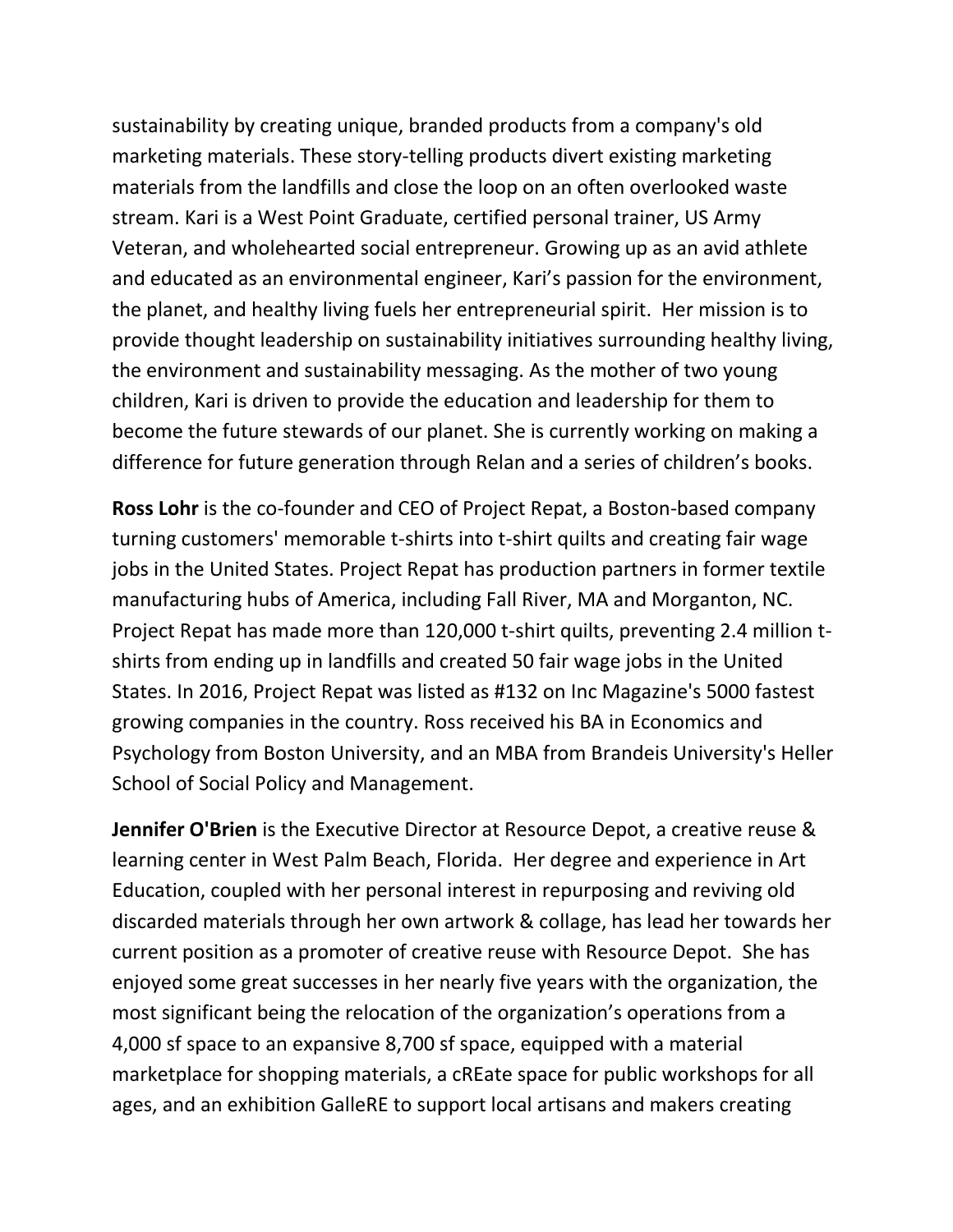through reuse. Jennifer has presented at several state and national conferences on the topic of arts education through creative reuse, including the Florida Alliance for Art Education, Reuse Conex and Recycle Florida Today. She completed the Master Reuser program with Reuse Alliance and is currently the co-chair of the national Creative Reuse Association. Prior to joining the team at Resource Depot, she gained extensive nonprofit experience in several cultural and arts-centric organizations including the Henry Morrison Flagler Museum, the Armory Art Center and Center for Creative Education. Jennifer's artwork has been featured in many exhibitions and boutiques. In addition, she has been involved in many community art projects for ArtiGras, Cultural Council of Palm Beach County, Loggerhead Marinelife Center, and International Fiber Collaborative. A recent alumni of Leadership Palm Beach County, she has been active in the local community, also serving on the advisory board for the City of Palm Beach Garden's Art & Public Places Committee and City of West Palm Beach's Stormwater/Watersheds Advisory Board.

**Marina Seevak** is the founder and executive director of The Beautiful Stuff Project, a creative reuse center, studio space and curriculum resource lab for teachers, community organizations, and neighborhood families. Marina's first job out of college, thirty five years ago, was at The Boston Children's Museum where she was introduced to their RECYCLE Center. When she went on to be a public school teacher, the junk center was the most popular spot in her classroom. As a mom, Marina watched her son pass over many toys to simply play with the box. Starting The Beautiful Stuff Project brings Marina full circle and provides the perfect venue for her to share her passion for art making, play, and joyful learning with upcycled materials. Her many years of experience as a public school teacher, art teacher, college lecturer, curriculum developer, mosaic artist, and mom guide her work every day as she manages all aspects of The Beautiful Stuff Project.

**Matthew St. Onge** has been the Executive Director of the Reuse Center at Boston Building Resources for the past 22 years. Since it opened in 1993, the Reuse Center at BBR has grown from occupying two unheated storage trailers to a fullfledged retail operation in an 8,000-square-foot store, open six days per week. The Reuse Center served 2,000 low- and moderate-income households last year.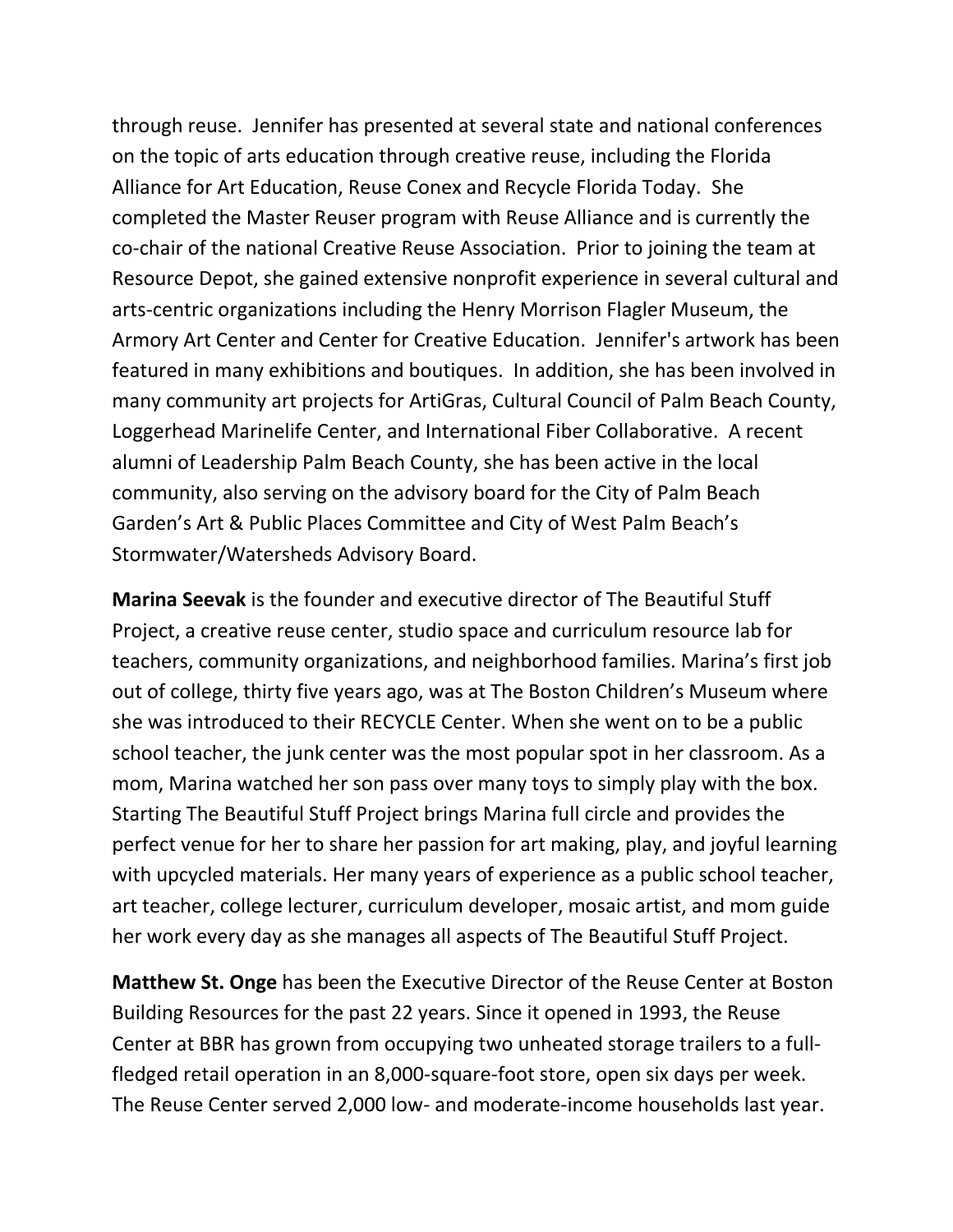**Dave Bennink-** Re-Use Consulting has trained and worked with groups in 42 States and 4 Provinces, helping start new sustainable businesses and has helped divert over 100,000,000 pounds from the landfill. We focus on helping lowerincome homeowners, 'green-collar' job creation, historic preservation, and advancing the building material reuse industry throughout North America. Re-Use has completed over 900 deconstruction projects, and has worked on over 3500 total projects. To keep in practice, owner Dave Bennink runs a deconstruction contracting firm, markets his reclaimed wood furniture, and salvages and sells mature landscaping from jobsites. Voted National Deconstructor of the Year, he also recently won a Sustainable Leadership Award in 2015. He served on the Board of the Building Materials Reuse Association for 9 years and currently serves on the Global Reuse Council.

**Diane Cohen** is Executive Director of Finger Lakes ReUse, a nonprofit organization in Ithaca, New York, developed to enhance community, economy, and environment through reuse. Diane has worked in nonprofit management since 2001, and has been developing the Community Reuse Center model collaboratively with local waste management and educational institutions.

**Terry McDonald** has been the Executive Director of the St. Vincent de Paul Society of Lane County, Oregon since 1984, but he had been employing his vision and innovation to the agency operation for decades prior to that. Under his leadership "St. Vinnie's" has become an international leader in waste-based enterprise, which diverts 100 tons of material for reuse and recycling every day. He has seen the creation of most of the agency's programs, including the development of 1,100 units of affordable housing, the First Place Family Center, two temporary overnight homeless shelters, a self-sufficiency services department, a car lot, fifteen new retail thrift stores, and five waste-based businesses. Terry is a highly sought-after speaker who has delivered keynote addresses at recycling conferences all over the United States as well as in the United Kingdom, Belgium, Australia and New Zealand. Terry received the U.S. Economic Development Administration's Excellence in Economic Development award, the Oregon Entrepreneurs Forum Entrepreneurship Award for Nonprofit Organizations, and the 2013 First Citizen by the Eugene Area Chamber of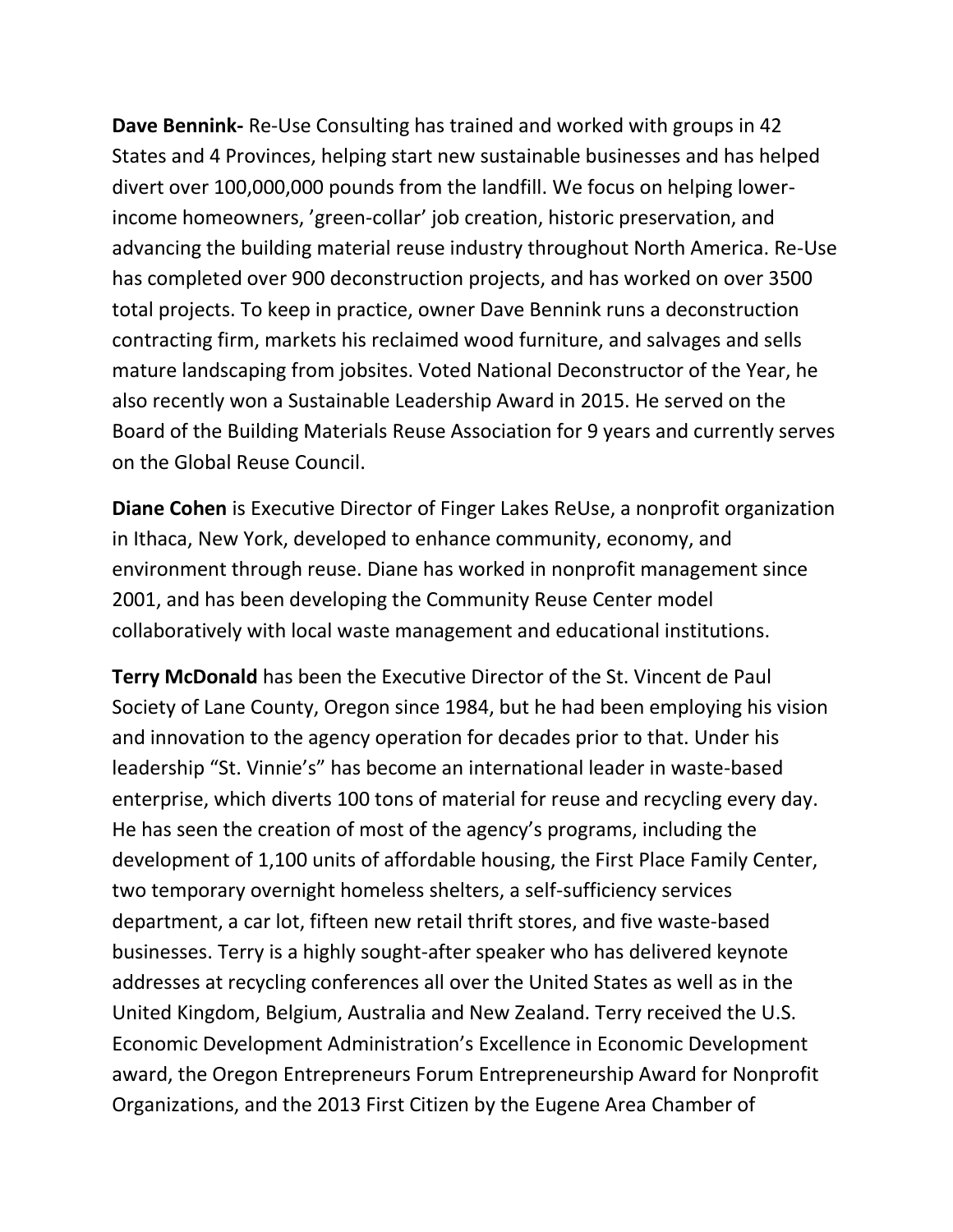Commerce. He holds bachelor's degrees in Political Science and History and a Masters of Education from the University of Oregon.

**Madalyn Cioci** is Principal Environmental Specialist in waste and pollution prevention at the State of Minnesota's Pollution Control Agency. Her work for the last 6 years has included fostering more reuse as a strategy for sustainable consumption and reducing the environmental impacts of state purchasing. She also serves on the board of the non-profit, ReUSE Minnesota. Proof that there are jobs for liberal arts majors, she has psychology degrees from Vassar College and the University of Michigan. And she still reads a paper newspaper.

**Derek Seabury** hasn't let degrees in Electrical and Computer Engineering and Computer Science or years of IT and Business Process consulting sway him from his delight in teaching. He led the community in building the Asylasaur laser cutter and managed the Digital Fabrication Lab prior to taking the helm of the Asylum. As President and Executive Director he hopes to educate, inspire and enable the community while evolving business operations to ensure the long term success of the institution.

Derek has been a SCUBA instructor, award nominated set designer, film financier and world traveler and teaches a variety of Asylum classes.

**Dina Gjertsen** works at Parts and Crafts, Somerville's family hackerspace, where she coordinates the afterschool program, weekend workshops and outside events. She also founded the [Somerville Tool Library](http://www.somervilletoollibrary.com/), a lending library for household tools and is the organizer of Fixer Fair, a community event devoted to repair.

**Ray Pfau** has been a fixer for most of his life. After he bought his first car, he learned how to work on cars. After he bought his first house, he learned how to fix and build things around his house. An article in the New York Times about Repair Cafés in the Netherlands inspired Ray to start one in his home town of Bolton, MA. A Repair Café involves a group of volunteers who help people fix broken things which they bring in, for free. They promote sustainability and save people money. Since Sep, 2013, with help from the Rotary Club and Bolton Local,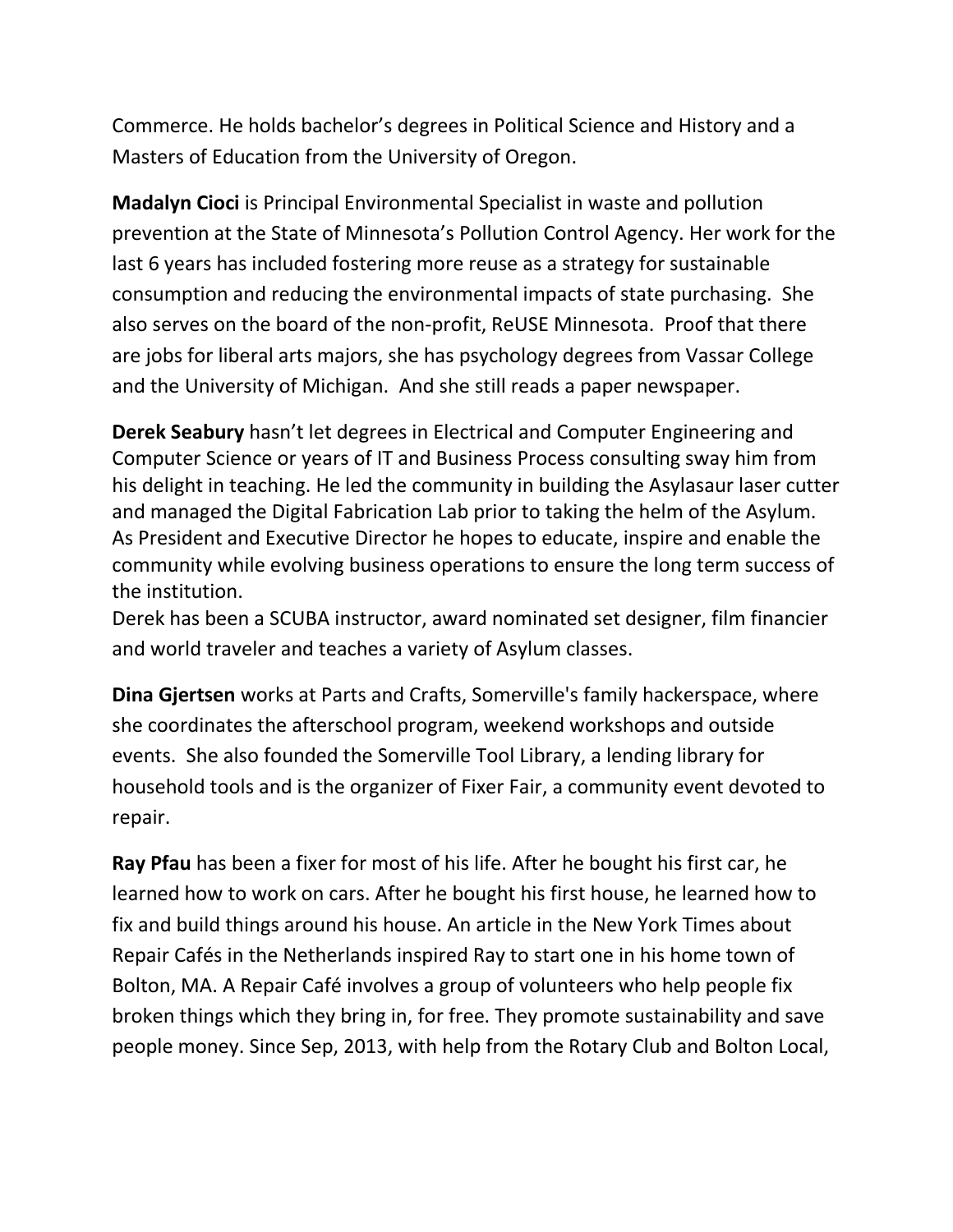Ray has been having Repair Cafés in Bolton every 3 or 4 months. Over the past year, he has helped two nearby towns start their own Repair Cafés.

**Rob Gogan** is Recycling and Waste Manager for Harvard University. He oversees waste reduction, surplus, recycling, composting and disposal for the campus. His goal is to partner with vendors, manufacturers, farmers and members of the University community to reduce per capita trash by 50% from 2006 levels by 2020.

**Jenny Isler** is Clark University's Sustainability Coordinator. Jenny is a recent graduate of Antioch University New England, with an MBA in Organizational and Environmental Sustainability. She is the Chairman of the Eliot Energy Commission in Eliot ME; serves on the boards of the Piscataqua Sustainability Initiative, the Mayor's Committee for Sustainable Portsmouth, the KEYS Region Energy Initiative, Slow Food Seacoast; and is the founder of Seacoast Community Garden Network. Jenny's professional background spans educational program management, executive management, marketing and public relations, corporate sales, large-scale community organizing and volunteer coordination, entrepreneurial start-up, sustainability consulting and organic farming. She is thrilled to be part of the Clark community as we work toward becoming climate neutral by 2030.

**Steve Dietz** is director of business development at Food Donation Connection since 2005. Food Donation Connection is the national leader in coordinating surplus food donation programs throughout the U.S., Canada, Ireland and the U.K. In his role, Steve works with executive leadership of restaurants, grocery stores, convenience stores, universities, hospitals, airports and other venues developing programs to get surplus food to over 9,000 non-profit agencies that feed those in need. A regular guest speaker to local, regional and national organizations – including the Summer 2016 Harvard University Law School's food law and policy conference, "Reduce and Recover: Save Food for People" – Steve is a recognized leader in the industry, and has made possible FDC's growth in saving more than 500 million pounds for persons in need. Prior to joining FDC, Steve spent over 18 years with national department store chains in operations and merchandising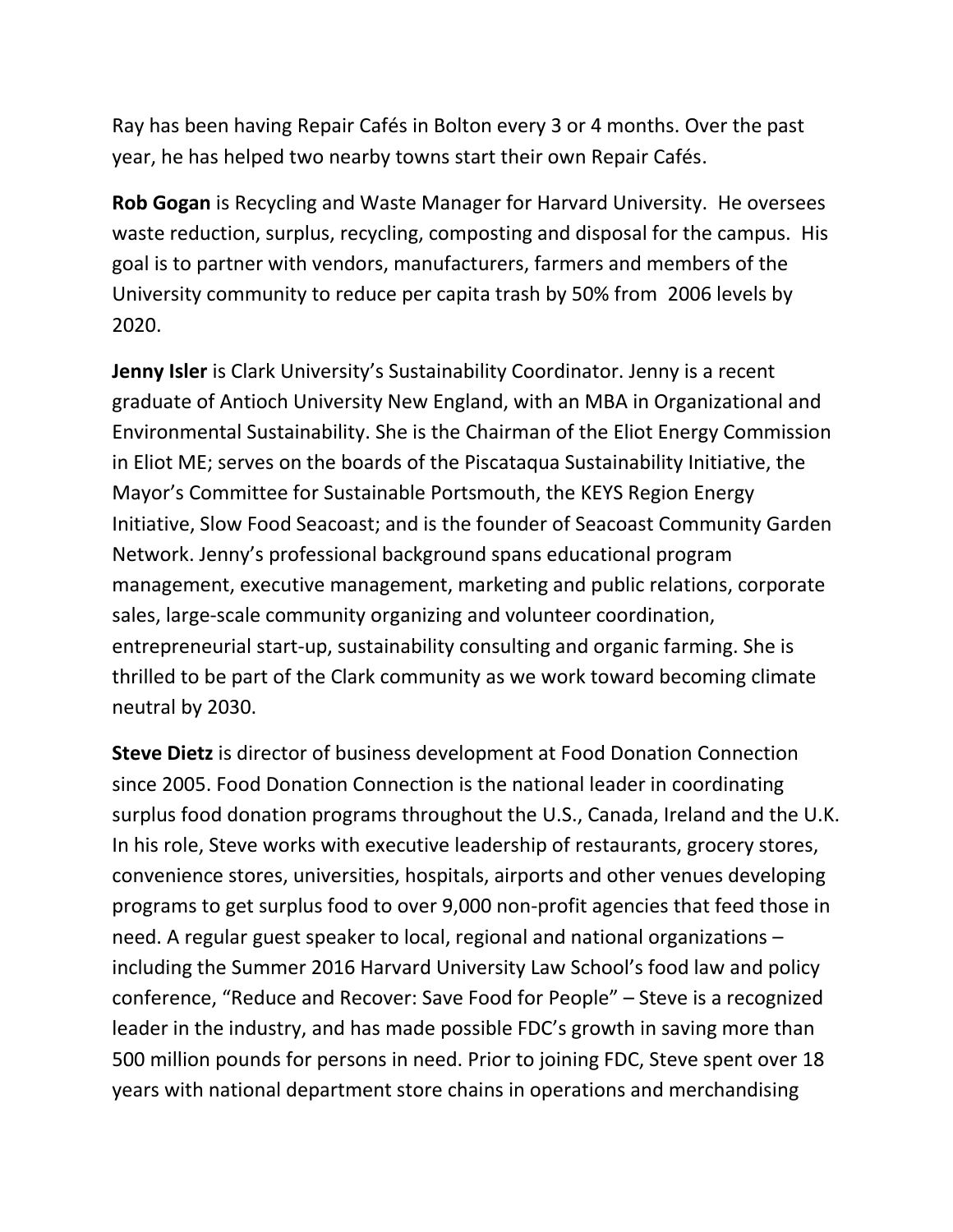with his last position of Vice President of Operations. Steve graduated from The University of Tennessee, Knoxville, with a B.S. Marketing.

**Ann May Woodward** has been working in the Reuse Industry for over 20 years. She has worked at the Scrap Exchange- a national model non- profit creative reuse center as the Executive Director since 2003. During her tenure the organization has won several awards including the North American Green Plus Sustainable Non Profit of the Year, and the NC Center for Non Profits Sector Stewardship award. Most recently the organization has taken on new enterprises including creating a Reuse Arts District on 12.5 acres in Durham and the National Center for Creative Reuse. She is passionate about deferring waste to create jobs, and provide systems for unlimited resources and creative opportunities for communities.

**Jeff Lindenthal** is the Director of Communications & Sustainability for the MRWMD. Following a Master's program in public policy from UMass Boston, Jeff's career in recycling began in 1989 in Concord, Mass. with a consulting company setting up an autumn leaf composting program in Lowell. Since then his experience has included work in the private, non-profit and public sectors. At the Last Chance Mercantile, Jeff launched the social media program and has contributed to several new business systems, customer service, and marketing initiatives. 2016 marks the 25<sup>th</sup> anniversary of the Last Chance Mercantile.

With the IRN team, **Mark Lennon** manages the largest, most experienced, and most successful program in the U.S. to facilitate the reuse of surplus furniture and equipment from corporations, healthcare, and educational institutions. IRN combines reuse through national and international nonprofit organizations, resale, and recycling to assure that 100% of the material IRN handles reaches its best and highest use. IRN manages surplus from professional offices, classrooms, science labs, dormitories, doctors' offices, and hospitals, and from weight rooms, cafeterias, and hotel kitchens. In the past dozen years, IRN has successfully managed the reuse of more than 75 million pounds of assets filling more than 5,000 tractor trailers. These have been provided to charities working in more than 50 countries around the world, and 28 U.S. states. If it's usable, IRN will find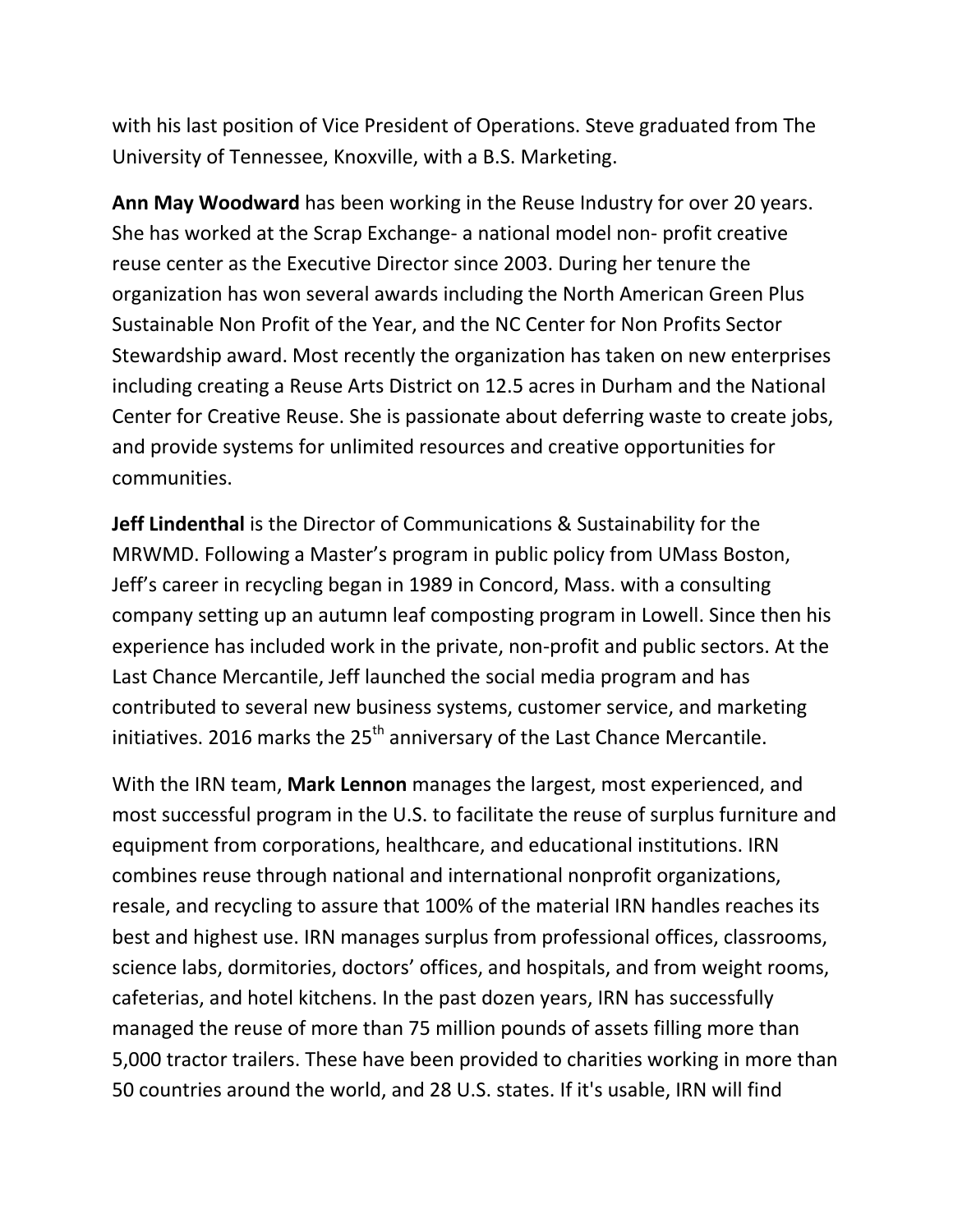someone to use it. Before founding IRN, Mark was recycling coordinator and head of planning and community assistance for the State of New Hampshire. He was responsible for outreach and networking, promoting commercial sector recycling, market development, and developing the State's first statewide plan to achieve a legislated 40% recycling target. In earlier work, Mark was a consultant to the U.S. Environmental Protection Agency and other public and private clients in solid and hazardous waste and energy issues. He graduated from Dartmouth College and has a Master's degree in Ecosystems Research from the University of Wisconsin in Madison.

**Damon Carson** is the Founder & President of repurposedMATERIALS. Damon educates and entertains audiences across America with a presentation on "repurposing" that is equal parts magic show, game show, preschool class, and science class. His "repurposing" mission/concept have been featured in the likes of the *Chicago Tribune*, *The Dallas Morning News*, and *The Denver Post*. So, what is "repurposing"? Eg: 1) A retired street sweeper brush gets "repurposed" as a backscratcher for horses. 2) A decommissioned fire hose gets "repurposed" as a boat dock bumper. 3) An obsolete ski lift cable gets "repurposed" as hand railing. His company has locations in Atlanta, Chicago, Dallas, Denver, and Philadelphia.

**Michael Howe** has lead Salvage operations for Goodwill Industries of Northern New England since 2011. Prior to joining Goodwill Industries, Michael served as Sales Manager for Recology in San Francisco, CA. Michael has been in the resource recovery industry since 1994. He is a graduate of the University of Vermont and resident of South Portland, Maine.

**Beth Card** is the Deputy Commissioner for Policy and Planning at the Massachusetts Department of Environmental Protection (MassDEP), a position she has held since March 2015. In this role she leads agency efforts pertaining to regulatory reform and manages priority initiatives related to air, waste, and water. Prior to her current post, in November 2011 she first joined the agency as the Assistant Commissioner for the Bureau of Water Resources (BWR). BWR is responsible for protecting critical water resources by controlling pollution, safeguarding public drinking waters supplies, ensuring public access to the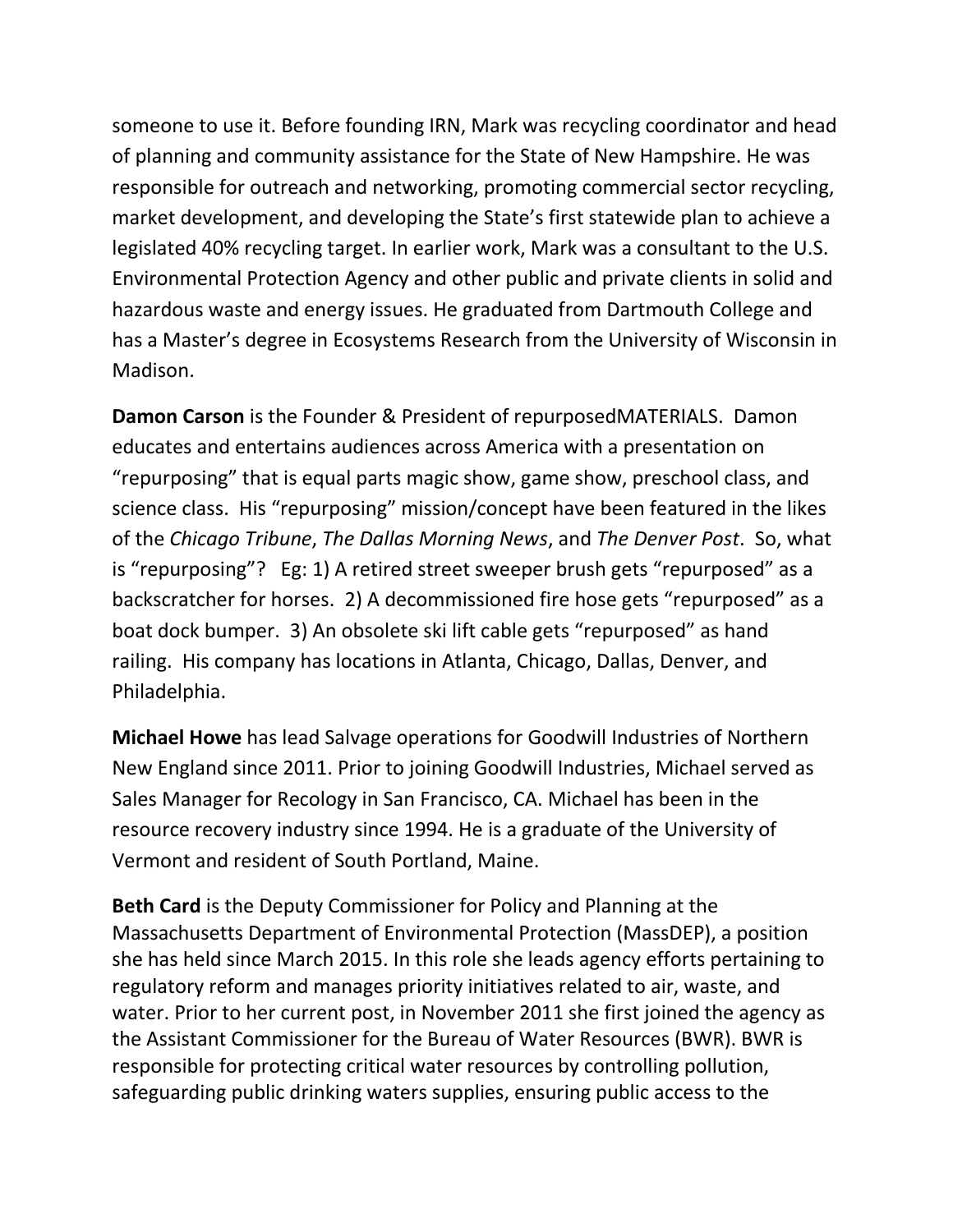waterfront, and administering revolving loan programs that help the state's towns and cities improve their environmental infrastructure. Among her priority projects, Beth has been coordinating the implementation of revised water management regulations following the Sustainable Water Management Initiative- -an effort that is geared towards balancing competing human needs for water and the long-term health of Massachusetts rivers and streams. Most recently, she has been a part of the MassDEP team working with the Cape Cod Commission and EPA Region 1 on the update to the Section 208 Area-Wide Management plan for Cape Cod.

Prior to joining MassDEP, Beth was the Director of the Water Quality Division for the New England Interstate Water Pollution Control Commission (NEIWPCC), a Congressionally- authorized interstate commission that works with the New England States and New York State on coordinating Clean Water Act and Safe Drinking Water Act programs. Her work at NEIWPCC involved management of several watershed programs such as the Lake Champlain Basin Program. She also worked on many facets of the federal Clean Water Act including the development of Total Maximum Daily Loads (TMDLs), Stormwater Management Programs, Monitoring and Assessment, and Water Quality Standards. As part of her role at NEIWPCC, Beth often represented the states' interests by carefully researching and tracking legislative initiatives and preparing detailed position statements regarding proposed federal policies. In 2009, EPA New England presented Beth with a prestigious Environmental Merit Award for her work on the development of the Northeast Regional Mercury TMDL. The TMDL led to a Clean Water Act §319(g) petition for a mercury conference in order to address mercury impairments resulting from atmospheric deposition. In 2011, she represented the Association of Clean Water Administrators (ACWA) and NEIWPCC when she provided testimony before the United States House of Representatives Subcommittee on Water Resources and Environment, on approaches to developing nutrient criteria. Beth has also served as the co-chair of ACWA's Legal Affairs Task Force since 2006. Early on in her career, Beth spent several years working for the New Hampshire Department of Environmental Services in the wetlands and source water protection programs. She has a Bachelor of Arts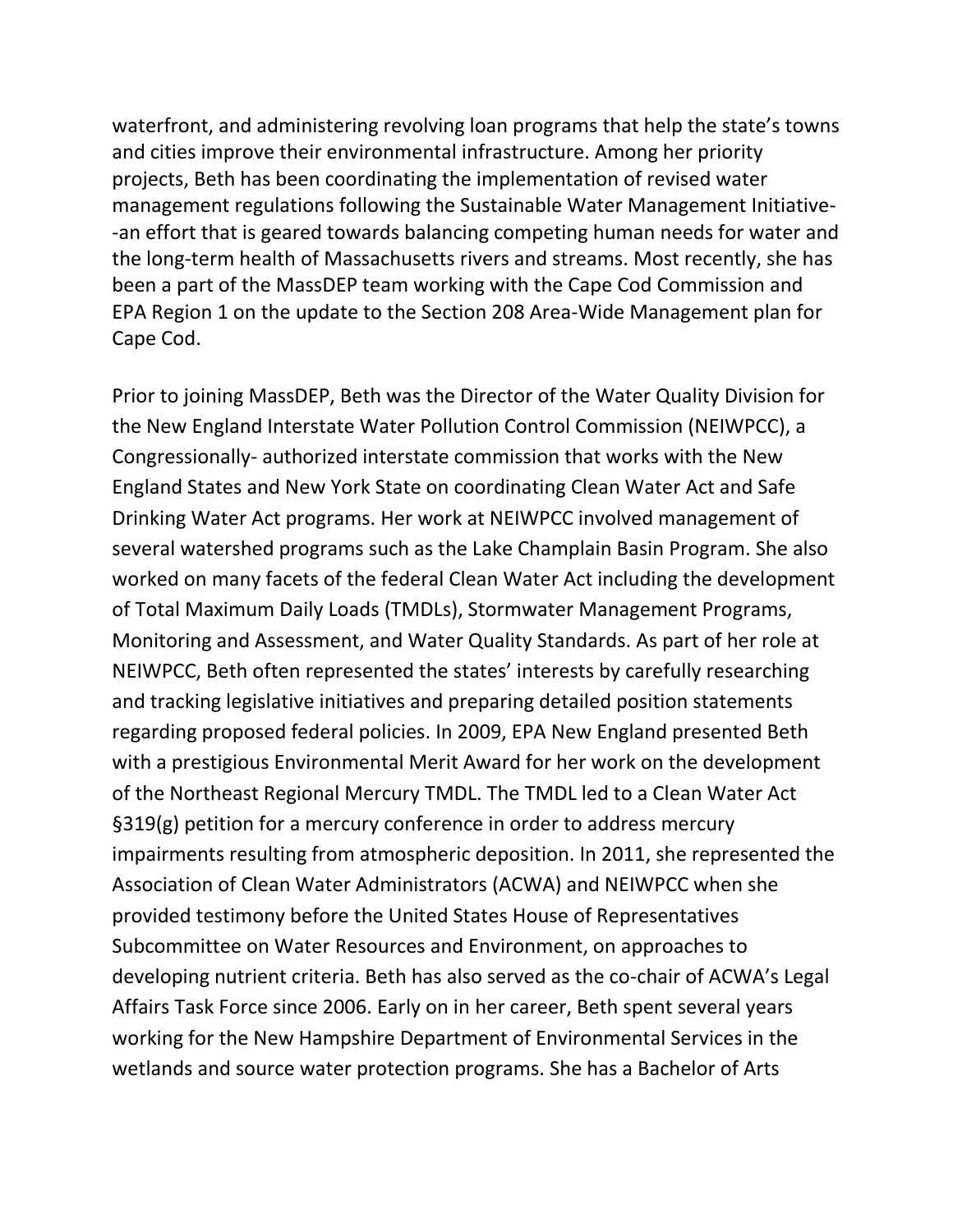degree from the University of New Hampshire and a Juris Doctorate from the Massachusetts School of Law.

**Tara Button** has been an environmentalist ever since she can remember and at age seven conceived a plot to project "Save the Earth!" onto the moon. (Sadly her dad's torch didn't reach that far.)

Twenty-five years later, she was writing adverts for Le Creuset who make beautiful heirloom cookware, guaranteed for life. It struck her that if more people bought products like this (less throwaway and more "lifetime heirlooms") it could solve many environmental problems and also save people money in the long run. The idea of "BuyMeOnce" was born, a website that gathered together all the longest lasting, best made products and campaigned for better longevity in a throwaway world where planned obsolescence has become the norm. The site went viral in January 2016 with an article in the Telegraph which led to world-wide media attention and over a million visitors coming to the site. In the last couple of months she's spoken on American TV on CNBC and been given a book deal with a major international publisher. Through these efforts she hopes to spread her message, help change consumer behaviour and fulfil her childhood dream of saving the world!

**Gary Liss** has over 40 years of experience in the solid waste and recycling. Gary is President of a consulting firm, Gary Liss & Associates, and is a leading Zero Waste advocate that has helped more communities develop Zero Waste plans than anyone else in the US. Gary is Vice-President of the US Zero Waste Business Council, helped develop their Certification Program and participated in the audit of Sierra Nevada Brewing Company as the first Platinum Certified Zero Waste Business using the USZWBC scorecard. He's a board member of the Zero Waste International Alliance and Chair of their Zero Waste Certification Committee. He is assisting Underwriters Laboratories develop a Zero Waste Standard for the American National Standards Institute ANSI. Gary was a founder and past President of the National Recycling Coalition and a current board member. He was a founder and Boardmember of the Recycling Organizations of North America, the GrassRoots Recycling Network and the Zero Waste Brain Trust. In 2005, Gary went through extensive training with Gunter Pauli in the Zero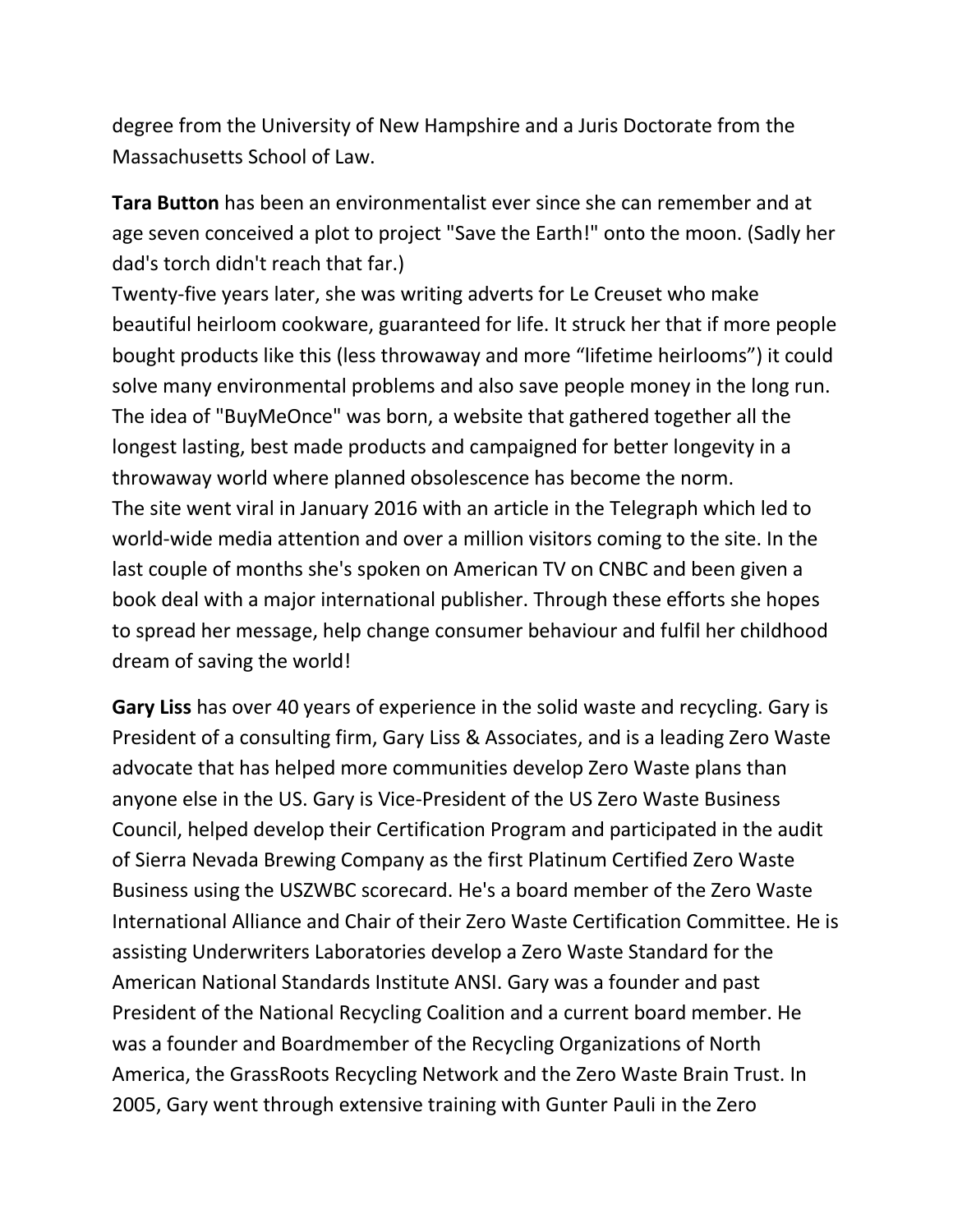Emissions Research & Initiatives and is a Certified ZERI System Designer. He served on Council in his hometown of Loomis, CA and was Mayor in 2010. He has a Master in Public Administration from Rutgers University and Bachelor in Civil Engineering Environmental Engineering from Tufts University.

**Simon Love** is a Reuse and Repair Specialist at the Oregon Department of Environmental Quality. He has a BS in Chemistry and a MS in Industrial Ecology. He previously worked at Scion (a research institute in New Zealand) where he conducted environmental life cycle assessments and worked closely with businesses and scientists on issues involving wood products, carbon and water footprinting, waste materials, and bioenergy. After moving to the US, Simon took a job as the managing director of Hatch Lab in Portland, a nonprofit workspace and accelerator for sustainable and socially responsible entrepreneurs and businesses**.**

**Julie Newman** joined MIT as the Institute's first Director of Sustainability in the summer of 2013. She also holds a lecturer position with the MIT Department of Urban Studies and Planning. She has worked in the field of sustainable development and campus sustainability for twenty years. Her research has focused on the intersection between decision-making processes and organizational behaviour in institutionalizing sustainability into higher education. In 2004, Julie became the founding Director of the Office of Sustainability for Yale University. At Yale, she held a lecturer appointment with the Yale School of Forestry and Environmental Studies where she taught an undergraduate course entitled – Sustainability: From theory to practice in institutions.

**Dona Neely** has fourteen years of experience integrating sustainability initiatives into the operations of commercial, industrial, governmental and non-profit institutions. She has played a key role in the transition of the former Fort Devens (MA) military base into an internationally-recognized eco-industrial park since 2004. She established the award-winning non-profit Devens Eco-Efficiency Center to provide educational programs, technical assistance, networking forums, and partnership opportunities that help facilities achieve economic and ecological efficiencies. The Center's Great Exchange program facilitates the reuse of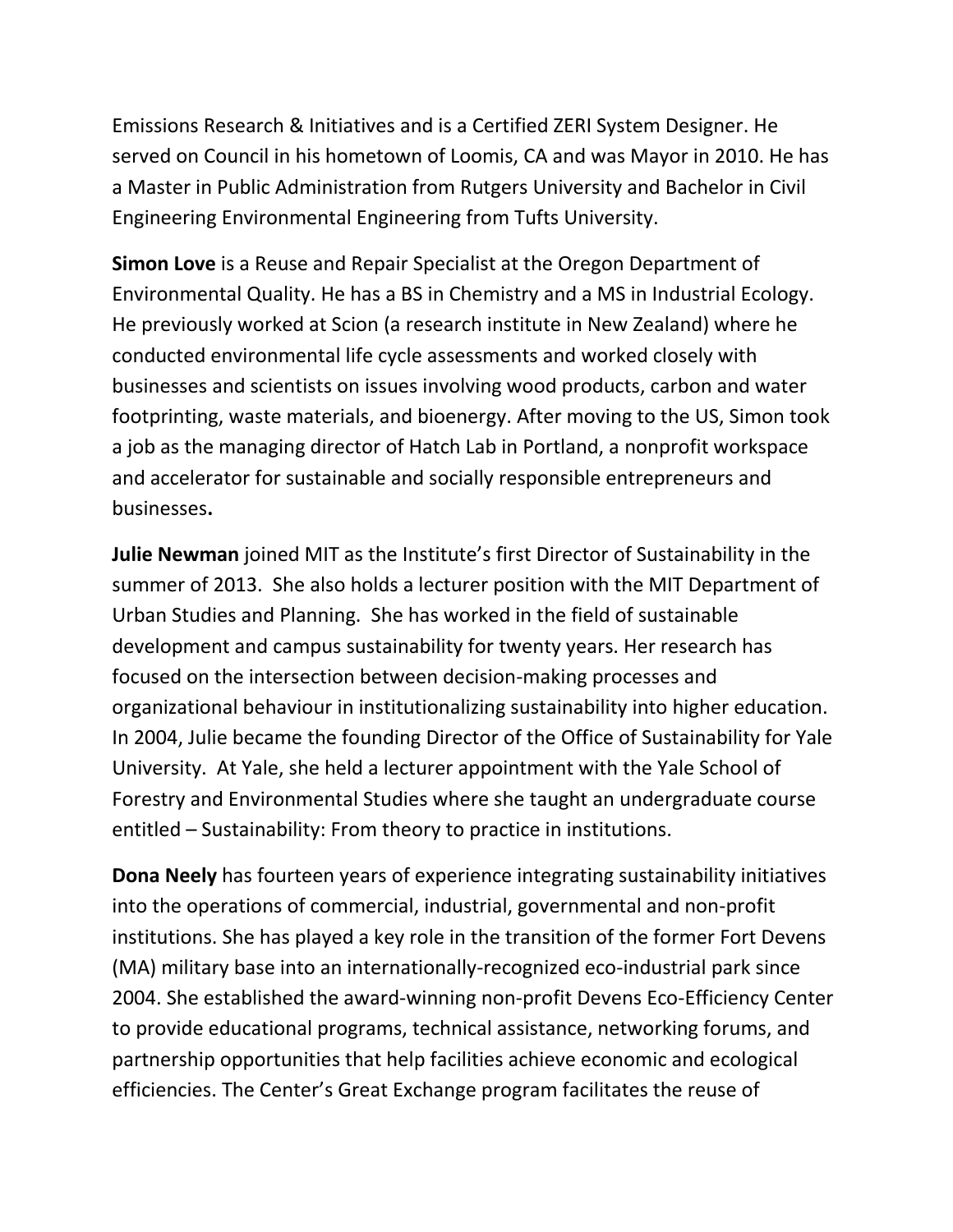materials amongst local businesses and organizations. Ms. Neely also spearheaded the opening of a unique regional household hazardous waste collection center that serves as a model for the State. Dona earned her Master of Arts degree in Urban and Environmental Policy and Planning from Tufts University and a Bachelors in Business Administration and Marketing from Bryant University.

**Shaun Newell** is a social entrepreneur at heart with a passion for reuse. He has been involved with two prominent Boston social enterprises for the last 10 years. First with Boston Building Resources of Roxbury,MA and now with More Than Words of Boston, MA. He has a Master's Degree in Non-Profit Administration from Northeastern University with a focus on social entrepreneurship. As the Director of Operations with More Than Words, he heads a team of highly skilled employees to build and sustain a "real" business while focusing on moving system involved young people to successful outcomes. In this process he has led More Than Words to become a zero waste organization. With More Than Words recently being added to REDF's National Social Innovation Fund, Shaun has had the opportunity to be a contributing member of More Than Words' Senior Leadership Team.

**Donna Baldwin** has enjoyed a 15 year relationship volunteering and working with Habitat for Humanity. She served on the Cape Cod Habitat Board of Directors for 6 years - three of those years as President of the Board. In 2011 she had the privileged to participate in a Jimmy Carter Global Village trip to Haiti. She has managed the Habitat ReStore since June of 2012. Donna earned a BA in Psychology and a Masters' Degree in Education and Psychology. She has had diverse careers - from teaching Psychology in a Community College, Hotel Management, Publishing, and holding Senior Management positions working in Financial Services. Donna resides in Yarmouth Port, has three adult children… a daughter living on Cape Cod, and two sons residing in Crested Butte, Colorado.

**Justin Green** is the Founder and Executive Director of Big Reuse. Justin directed Big Reuse's development from beginning in 2005 as the Build It Green program of another non-profit. In 2015, Justin took Big Reuse independent as its own nonprofit. Big Reuse is a non-profit social enterprise that operates two building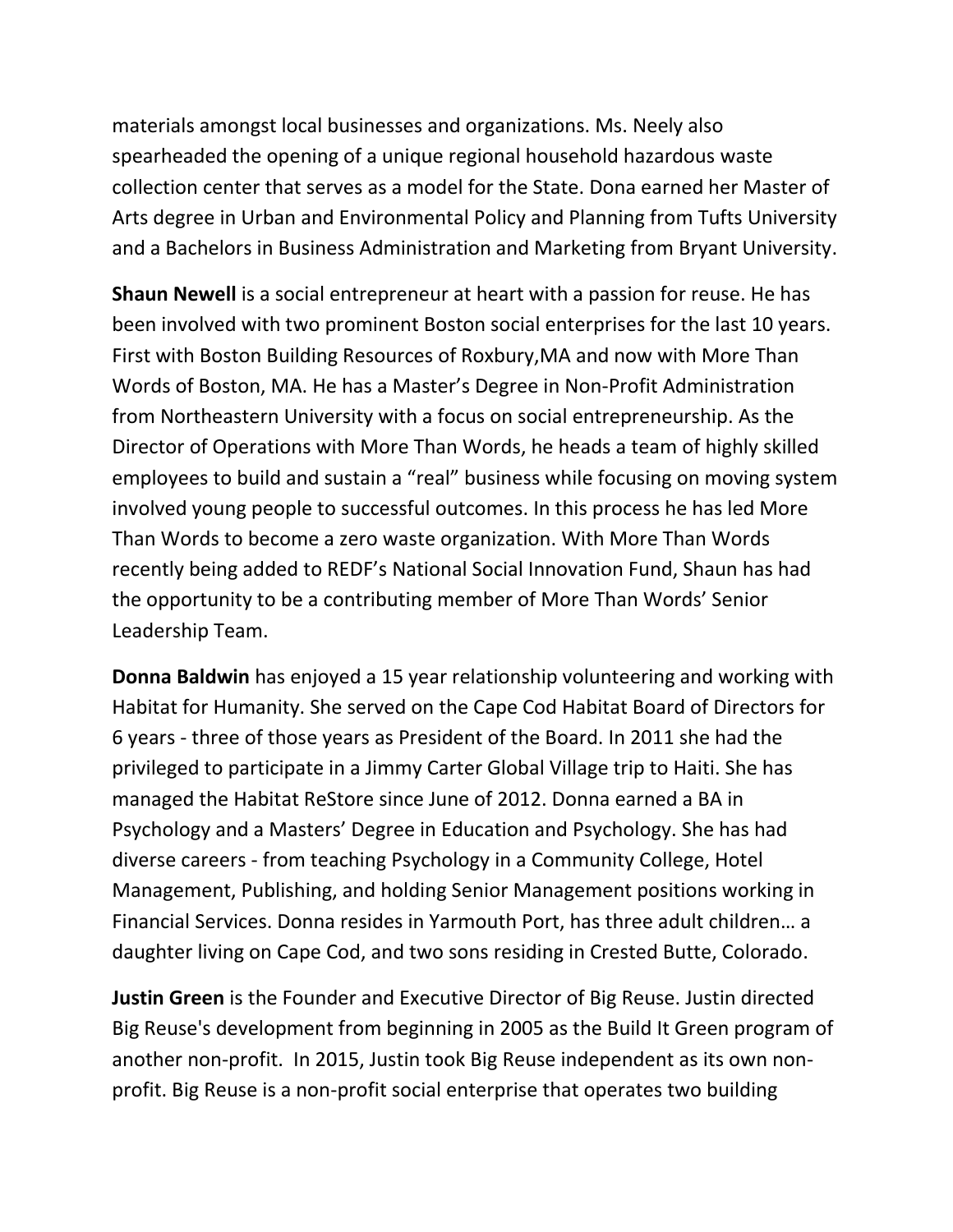materials reuse centers in Brooklyn and Queens. The reuse centers divert over 4 million lbs of cabinets, appliances, furniture, lumber, doors, plumbing fixtures and other materials from the landfill each year. Big Reuse also created a ground breaking community composting program with New York Department of Sanitation that collects and composts a 1 million lbs of organics from NYC residents and parks. Big Reuse works with over 750 volunteers and over 150 groups each year to utilize the compost in community greening projects such as street tree care and community gardens. We have 26 staff in green living wage jobs - with 50% coming from disadvantaged communities through training programs. Justin also developed and directed NYC Cool Roofs program that coated over 1 million sqft of non profit roofs with a 1000 volunteers. Before Big Reuse, Justin worked at a non-profit addressing energy efficiency in affordable housing and directed the efforts to establish a statewide loan fund for the installation of energy efficiency measures. He has also managed construction crews in residential development, worked as a Loan Associate with Low Income Investment Fund monitoring loans to non-profit housing developers, and designed for an educational dotcom. Justin received his BA with a double major in Economics and Community Development from Oberlin College.

Managing commercial renovation projects for 15 years, **Christine Mosholder** recognized that excess office furniture abandoned during projects was being thrown into landfills and she sought a sustainable, community-centric solution. In 2008, she founded The Furniture Trust, nonprofit with a mission to convert excess office furnishings and supplies into direct furniture and cash donations for local schools and nonprofits. Now with over 20 years of experience in the real estate industry, Christine appreciates expedited schedules and tight budgets in the final phases of a project, while balancing the environmental impact of unwanted assets from a vacated site. It is this combination of intellect and geniality that has made her an esteemed industry expert and an accomplished entrepreneur**.**

**Bradford Verter**, Ph.D., taught courses on the history of social movements for 16 years before gathering the courage to try leading one himself. He founded the Mass Green Network in October 2015 to connect grassroots activists working to reduce plastic waste across the Commonwealth. By sharing resources instead of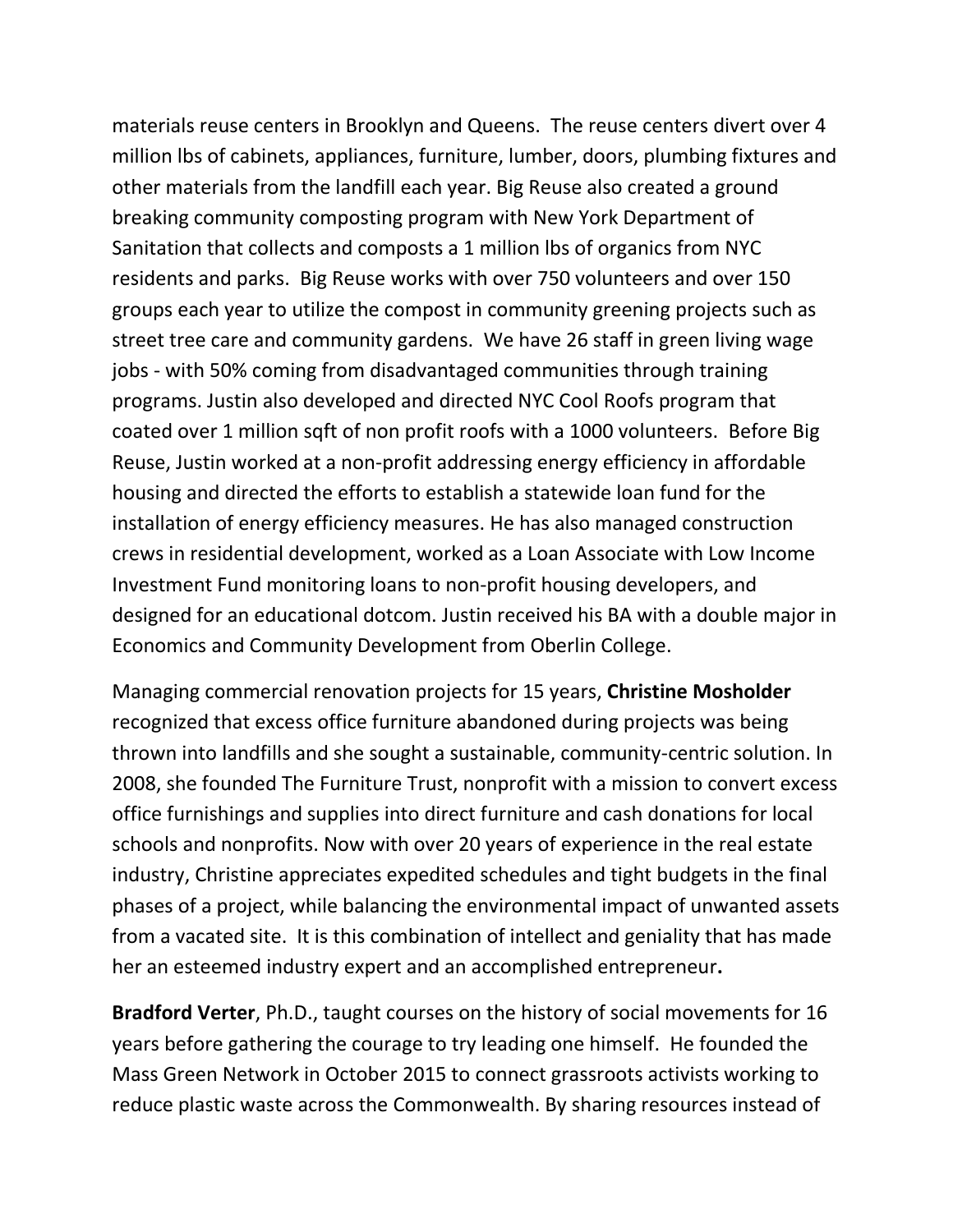reinventing wheels, Mass Green members have worked with great efficiency to pass almost two dozen local laws and regulations on plastic bags and polystyrene, building the critical mass necessary for statewide legislation.

President and founder of ChicoBag Company, **Andy Keller** has a passion for developing simple product solutions to large environmental issues. Keller invented the first ChicoBag brand reusable bag in 2004 as a response to an overwhelming encounter with loose plastic bags at the landfill. in 2015, ChicoBag acquired To-Go Ware, a collection of products designed for people who want to enjoy a waste-free lunch. Andy Keller's mission to help humanity bag the singleuse habit has contributed to helping millions of people start a healthy reusable bag habit. Keller has also inspired thousands to dress up as a Bag Monster™ – the large and awkward embodiment of one person's annual consumption of singleuse bags. Keller's Bag Monster antics and awareness campaigns caught the attention of the single-use plastic bag industry, which responded with a crushing lawsuit in 2011 claiming that Keller's well-sourced 3rd party statistics on recycling rates, consumption rates and oceanic plastic pollution were false and irreparably harming their business. The fight for the truth and to get the lawsuit dropped only deepened Keller's resolve and dedication to his mission. In addition to appearing before governments to testify in favor of eliminating single-use bag waste through legislation, he also offers his time and expertise to communities looking to enact change. ChicoBag and Keller's mission has been featured by leading media outlets including the Wall Street Journal, Entrepreneur Magazine, Rolling Stone Magazine, Time Magazine and CNN.

**Sasha Purpura** joined Food For Free as Executive Director in July 2012. After graduating from Boston University with a degree in computer science, she spent 15 years in the private sector. In 2005 Sasha helped her husband found Plato's Harvest Organic farm. Four years later, she left the private sector to work full time on the farm while receiving her MBA in Sustainability. Since joining the Food For Free team, Sasha has tripled the amount of food rescued to nearly 2 million pounds a year, expanded Food For Free's impact on families adding school based food pantries, the Cambridge Weekend Backpack Program and more, and is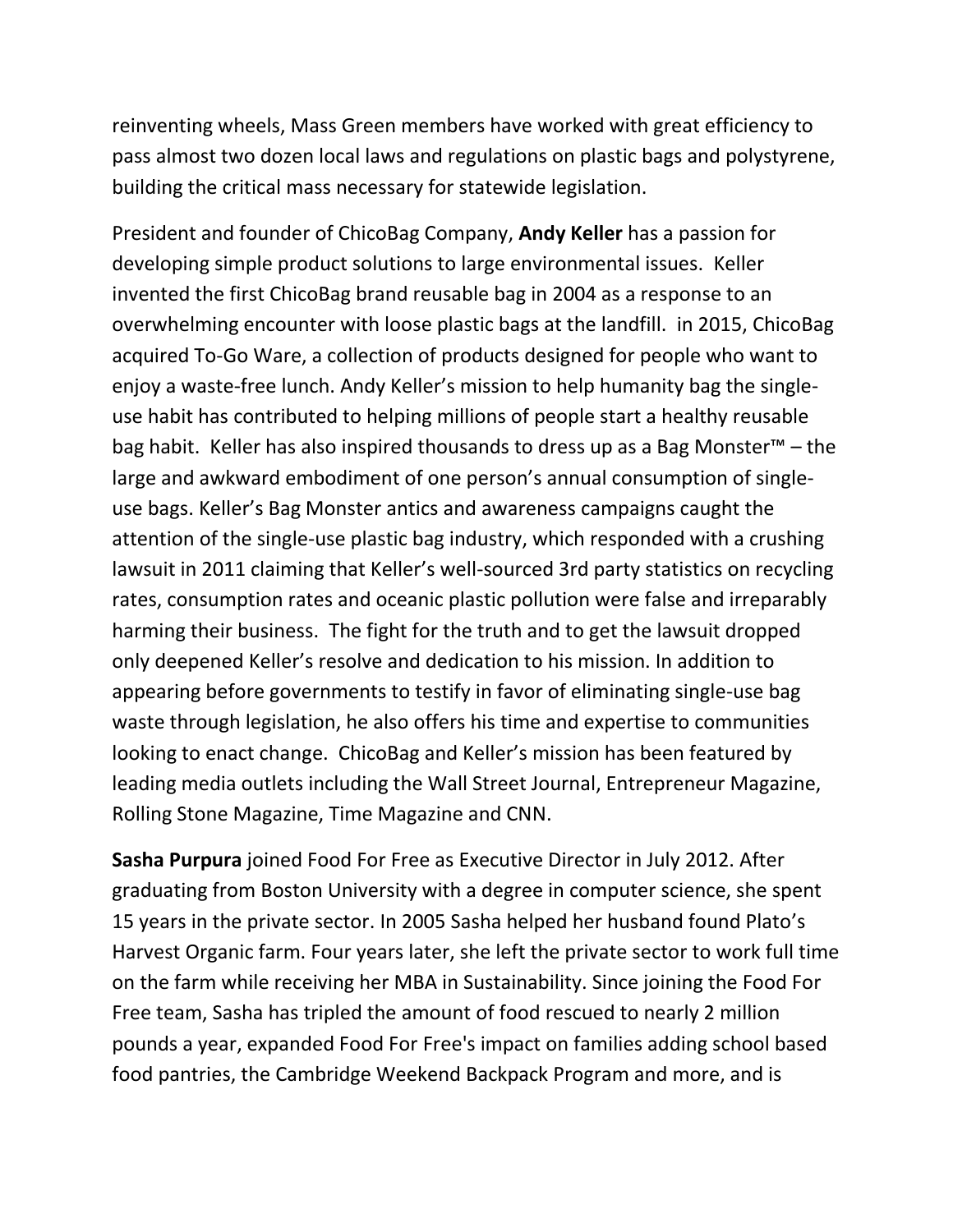pioneering new ways to capture and distribute excess prepared food with the Family Meals program.

**Bryn Oakleaf** is an Environmental Analyst in Vermont's Agency of Natural Resources – Waste Management and Prevention Division. Her work with ANR primarily is focused on implementing the Universal Recycling Law (Act 148) which was adopted in 2012. Act 148 established phase-in requirements for diverting food scraps from the landfill beginning with the largest generators (104 tons per year) in 2014 to a full landfill ban in 2020. Oakleaf's work focuses on the top portion of the food recovery hierarchy by providing assistance to prevent wasted food and to capture available food for people before it is discarded. Through innovative partnerships and collaborative projects Vermont has seen a 40 percent increase in food rescue over the past year, and multi-agency support for donating edible food through co-drafted guidance released May 2016.

**Mica Seely** is the Retail Store Program Manager at the Vermont Foodbank. In her role at the Foodbank, Mica is part of the team implementing Vermont's Universal Recycling Law, Act 148.

Mica has helped to train and support over 40 food shelves and countless volunteers who are now rescuing food from 50 retailers across our rural state. Since the law's enactment in July 2014, Mica has helped to rescue over four million pounds of perishable food that has been made available to thousands of Vermonters in need of food assistance.

**Jason Marshall** is the Vice President of Retail at Morgan Memorial Goodwill Industries, a position he has held since 2013. Jason has nearly 20 years of experience in retail and workforce development.

Since his arrival at Goodwill, where he oversees a distribution center and 11 stores in eastern and central Massachusetts, donations have increased from 22 million pounds a year to 29 million pounds. Jason has improved operational systems at Goodwill, coordinated with other agencies on increasing textile recovery, and worked with Goodwill's marketing team to leverage public service announcements to increase donations and raise awareness of Goodwill's mission services.

Prior to joining Goodwill in Boston, Marshall was the Executive Vice President of Retail and Workforce Development at Goodwill Industries of North Central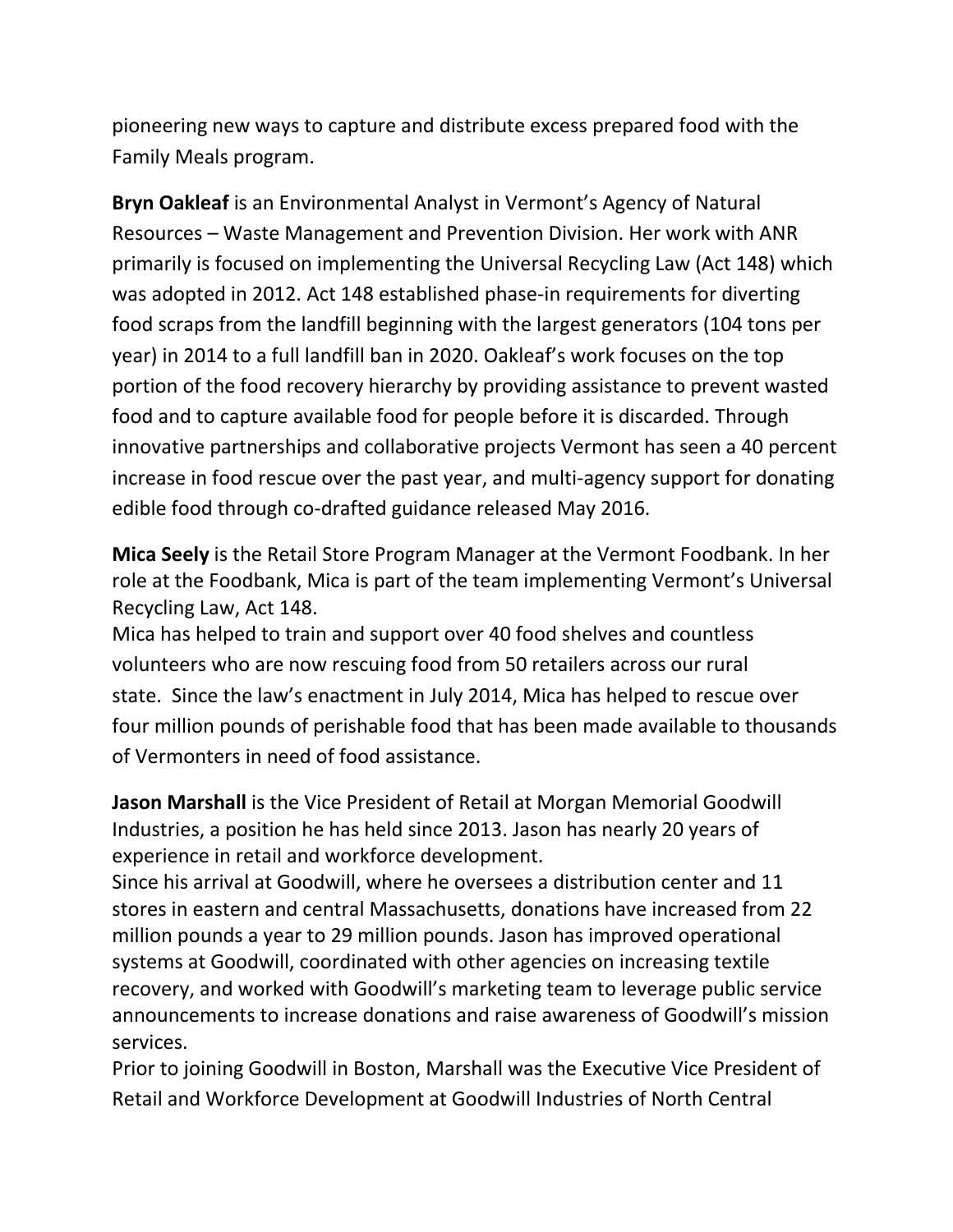Pennsylvania. Marshall holds both a bachelor's degree in business administration and an MBA with an emphasis on public administration from Strayer University in Washington, D.C. He has also completed the Senior Leader Program and Executive Development Program with Goodwill Industries International.

**Paul Curry** has over 25 years of experience in the textile reuse and recycling industry. At the age of 25 he started exporting secondhand clothing to Japan. During this time he built the business and supplied 200 retail shops throughout Japan. As the markets started to change he started investigating the opportunities in diverting unwanted clothing from landfills. In 2005, Paul founded Bay State Textiles. The company currently services over 130 municipalities in Massachusetts and Connecticut. In 2014 Paul launched P.R. Textile Recycling in Puerto Rico. This company duplicated the Bay State business model and is now servicing several municipalities throughout Puerto Rico. Both companies export the textiles collected to several countries. Paul currently resides on Cape Cod with his wife Christine. His son just graduated from NYU with an engineering degree. He also has two daughters, both students. When he is not working he is enjoying time on Cape Cod with his family or golfing.

**Norm Ruttan** is the Founder and President of iWasteNot Systems which provides Reuse & Recycling I.T. services including Surplus Material Exchanges, and Municipal Reuse and Recycling Websites. Customers include New York City, the Minnesota Technical Assistance Program, the Northeast Recycling Council, the Recycling Council of British Columbia, and the Pennsylvania Recycling Markets Center. Norm's company pioneered the use of Software as a Service and Cloud Computing for the Reuse and Recycling sector and is continuing to develop new software for the sector. Prior to iWasteNot Systems, Norm spent 30 years first as a High School Science Teacher, and then as a Canadian National Park naturalist, manager, and Superintendent. Norm is a graduate of the University of Western Ontario in both Biology and Ecology.

**Dylan de Thomas** is the editorial director at Resource Recycling, Inc., producing and directing content for Resource Recycling, Plastics Recycling Update and E-Scrap News as well as the Resource Recycling Conference, the Plastics Recycling